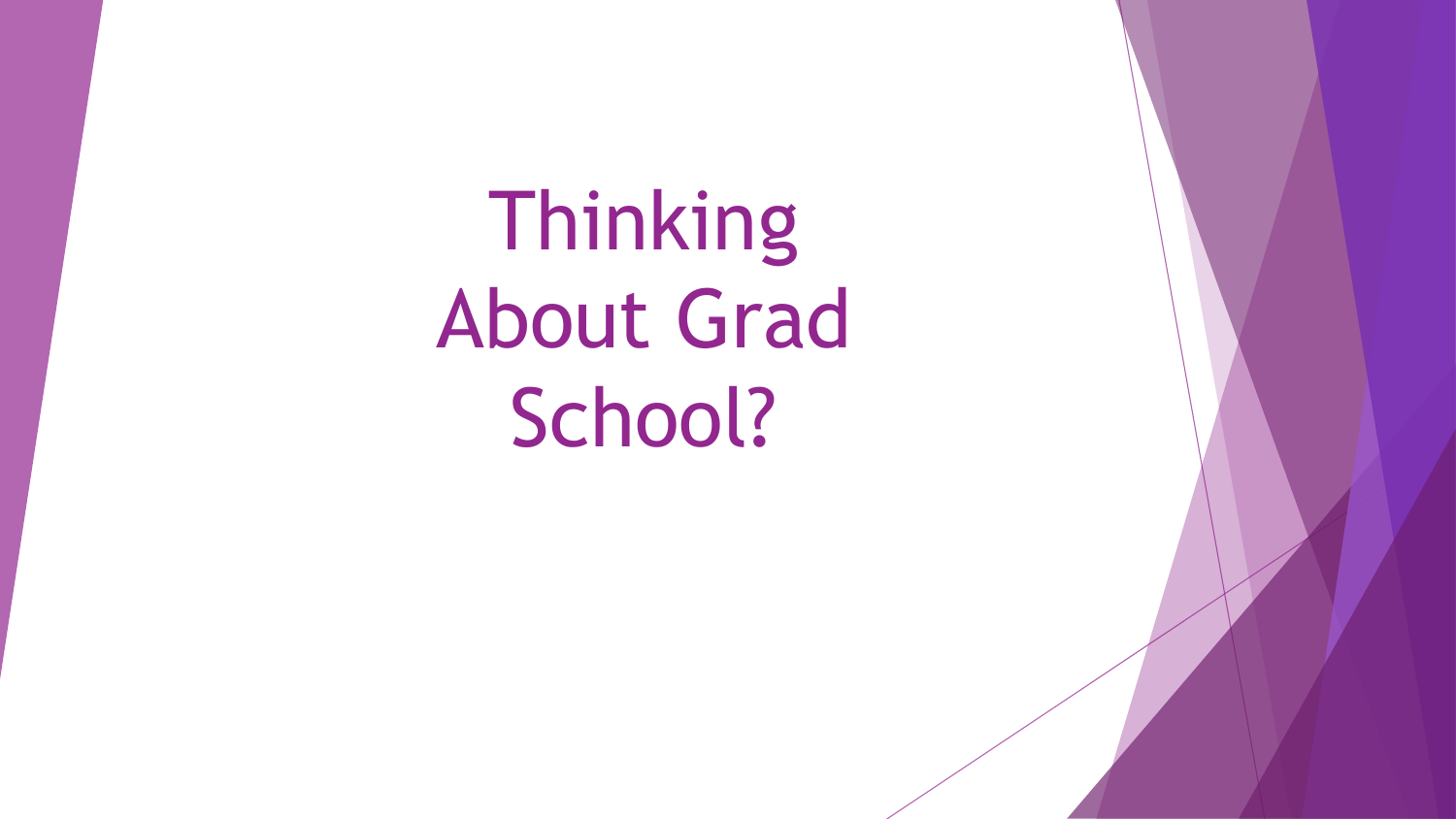## Graduate school only happens once…or maybe twice!

- Graduate school involves a major investment personally, intellectually, socially, emotionally and financially.
- $\triangleright$  Could set the foundation for your professional life
- $\triangleright$  Invest the time and energy now to plan your course carefully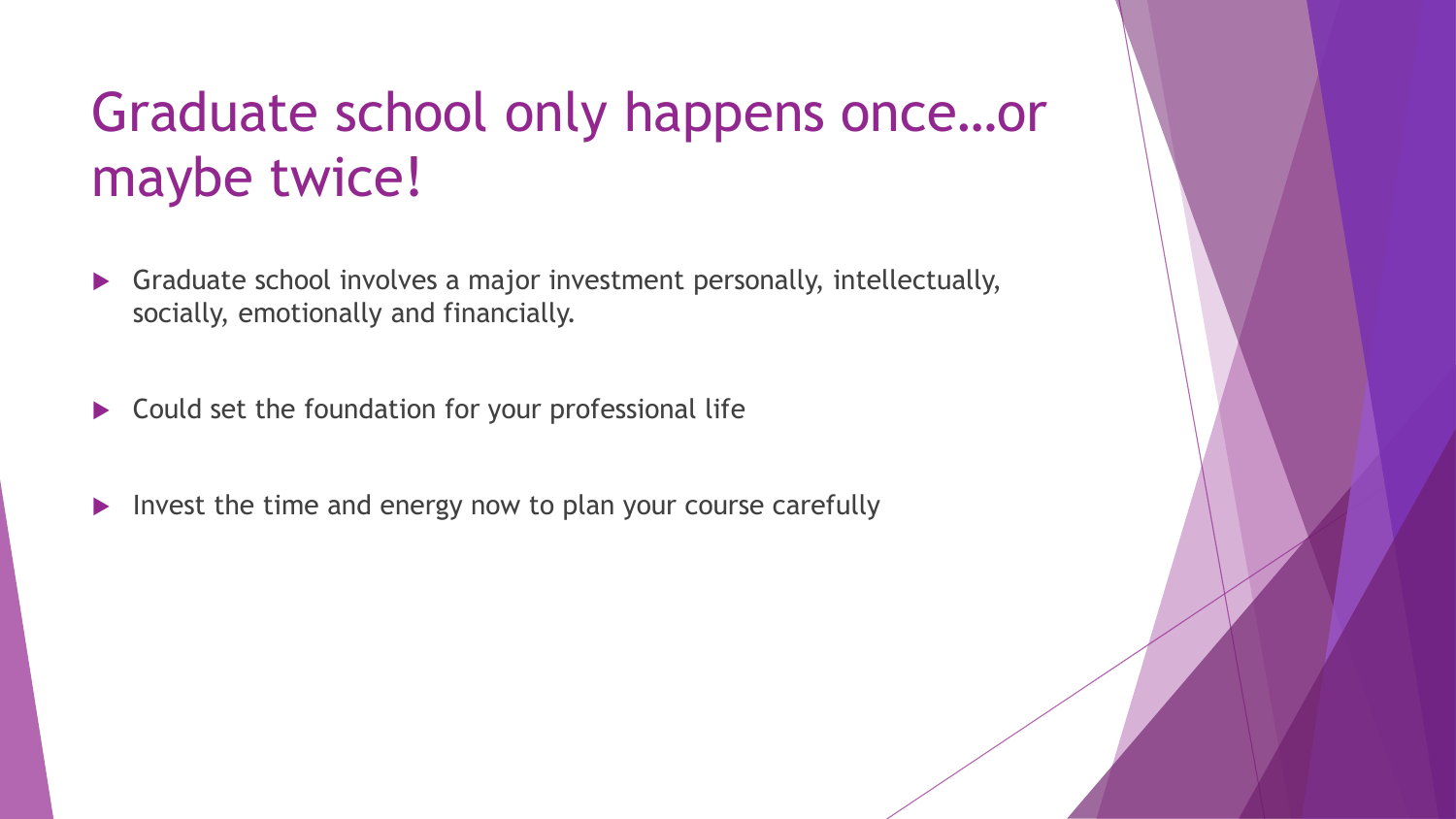### Starting Your Grad School Search

Timing – Start your search for a school 2 years before your intended start date

- Schools typically accept applications 1 year before start date
- $\triangleright$  Search online Make a list of possible options
	- ▶ Create a spreadsheet to keep yourself organized
- $\blacktriangleright$  Keep researching
	- $\blacktriangleright$  Request written information from each institution
	- ▶ Gather information from each institution's website
- $\blacktriangleright$  Narrow down your list
	- ▶ Use your spreadsheet to compare schools and programs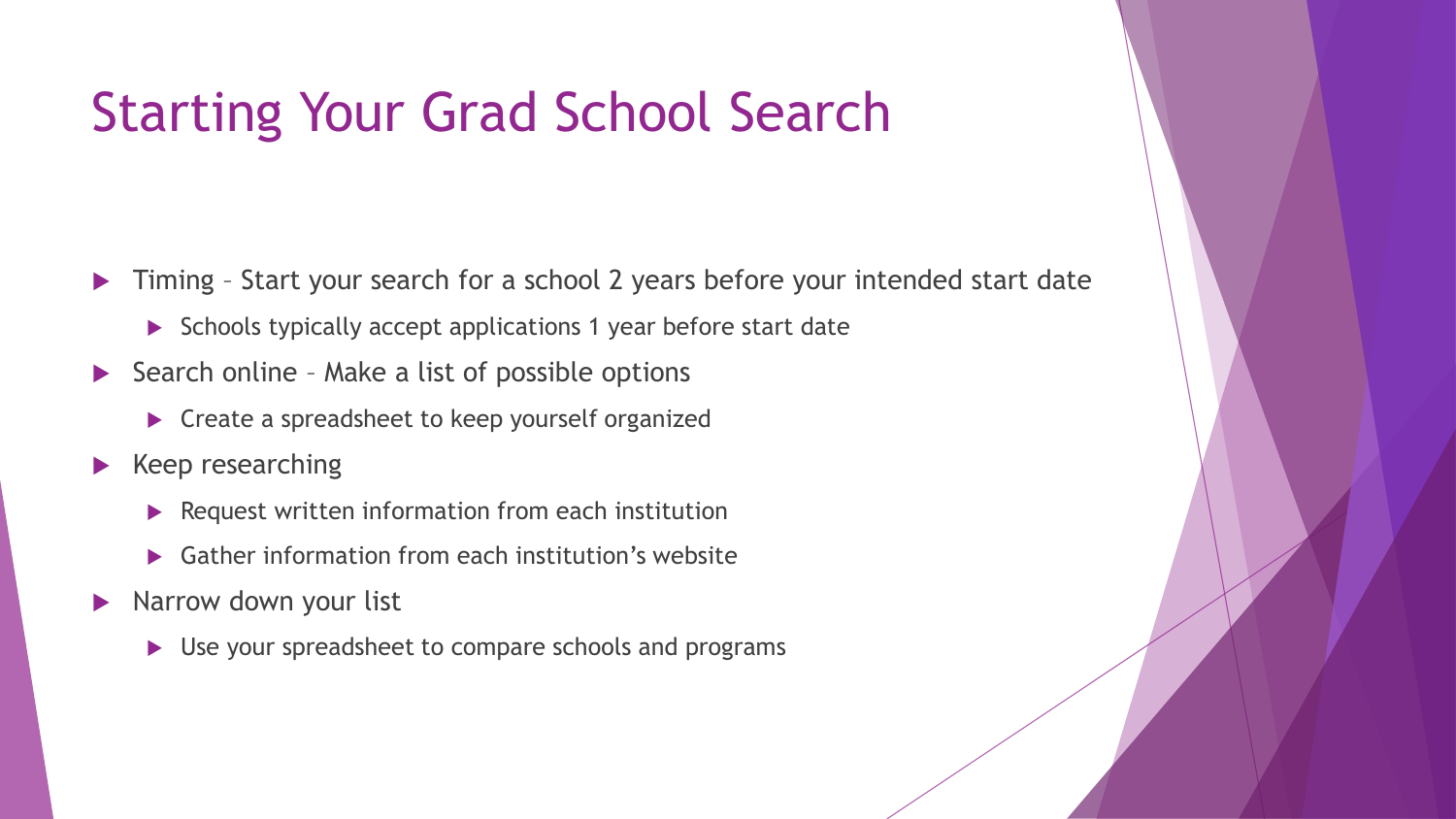## Grad School Search continued

- ▶ Compare schools and programs Things to consider
	- ▶ Website Informative? Easy to navigate?
	- ▶ Responsive Did they answer your calls, send you print materials...
	- Average class size
	- $\blacktriangleright$  Facilities
	- Student:Faculty ratio
	- $\blacktriangleright$  Program size
	- **Tuition cost**
	- **Application deadline/fees/required tests**
	- ▶ Waiting list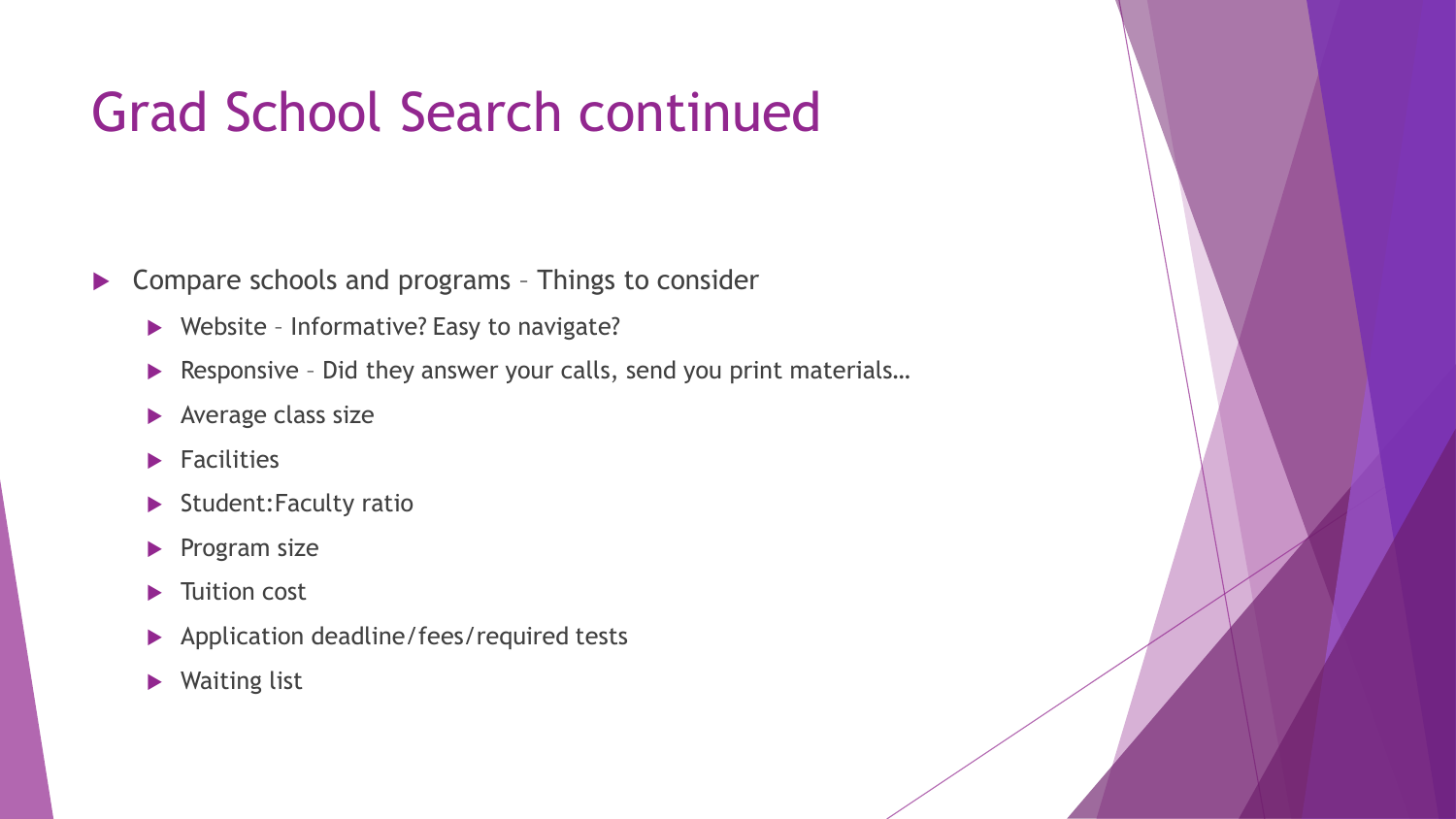## More Searching…

- **Rank your schools** 
	- Depending on your program, narrow your list to the top 5-10 schools you are considering
		- $\blacktriangleright$  Identify questions you have about each institution
		- $\triangleright$  Communicate with the institution or request a campus visit
	- Make sure you choose the best "fit"
		- Align your needs with research opportunities or internships offered
		- If Is the campus culture a good match for you?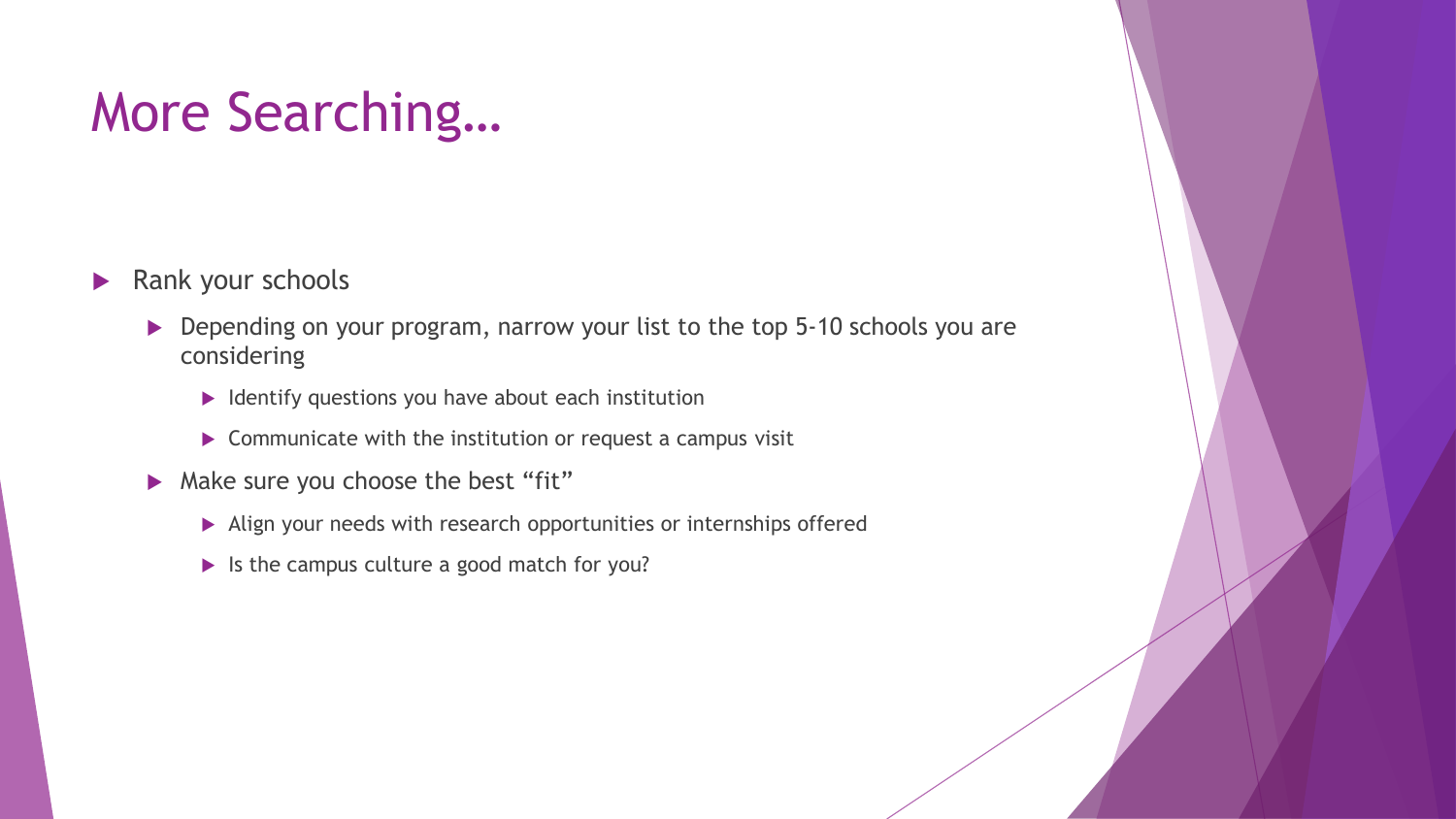## The Application

- $\triangleright$  Most applications are online
	- Some disciplines offer a centralized application service similar to the undergrad Common Application
- ▶ Write a great personal statement (More on this topic in a follow-up presentation)
	- **If directions are given, provide all requested information**
	- If no directions are given, follow these simple steps:
		- Explain why you want to pursue your intended program
		- Explain how you will contribute to the classroom and your future career
		- Describe your research or internship interests
		- Explain how you will be a good "fit" with the program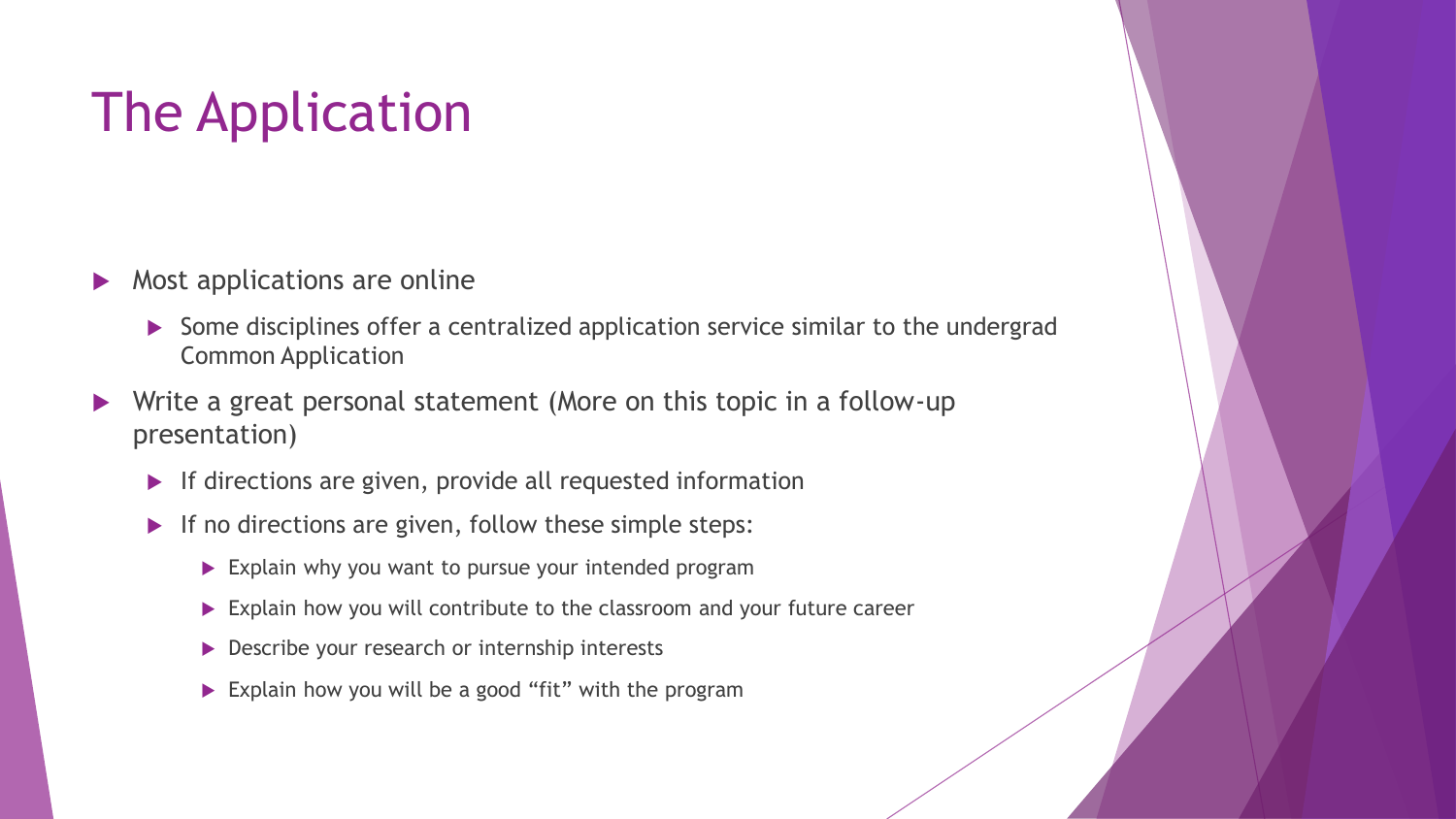## Application continued

- $\blacktriangleright$  Transcripts
	- Send official transcripts for all schools where you earned college credit
- ▶ Recommendation letters
	- ▶ Typically need 2 letters check application specifics
	- Should usually come from faculty
	- ▶ Request letters from faculty who know you well
	- ▶ Waive your right to view your letters
- $\blacktriangleright$  Exams
	- **Always** prepare for exams (GRE, GMAT, LSAT…) if they are required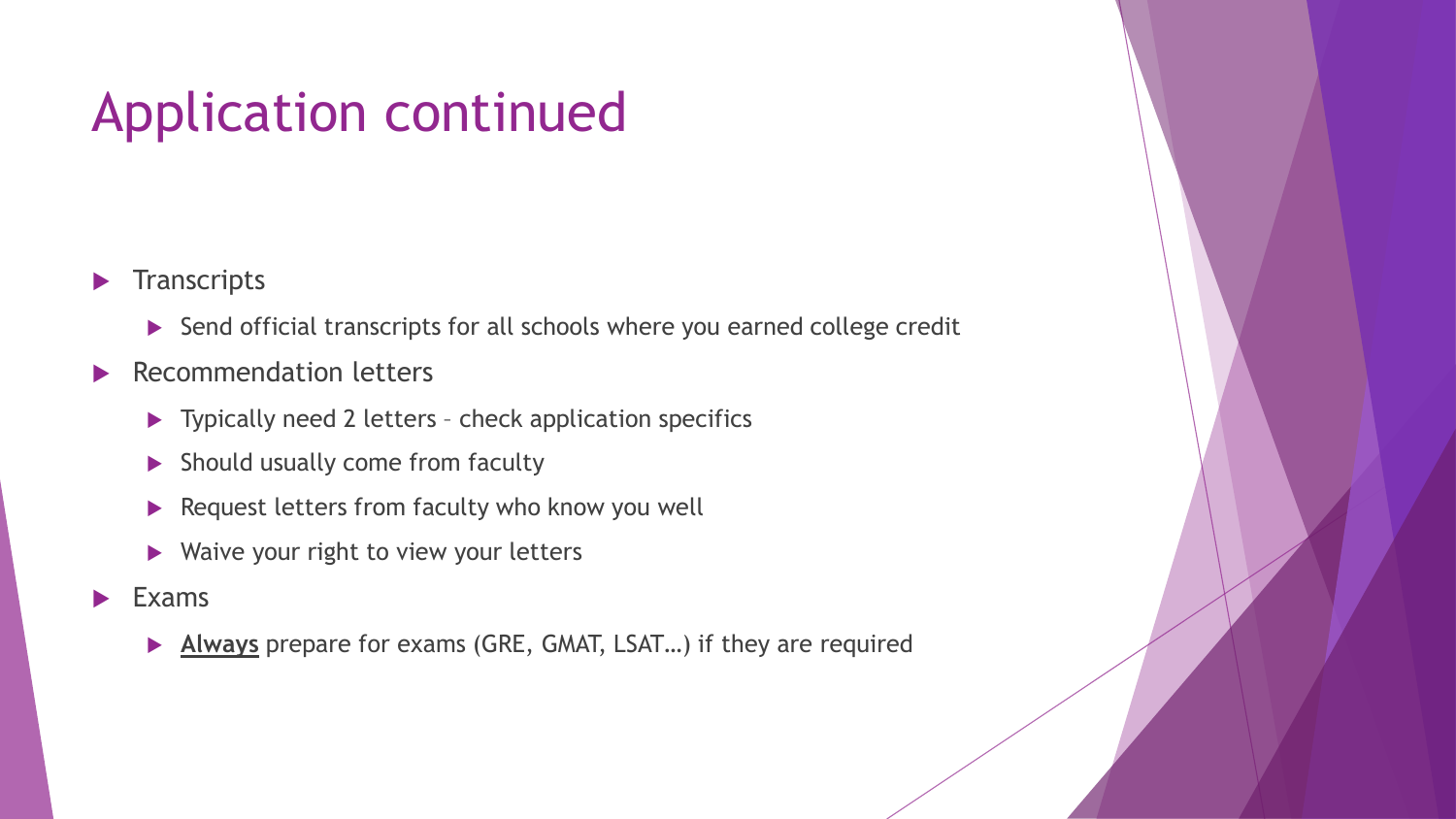## Application continued

#### $\blacktriangleright$  Interviews

- $\triangleright$  Some institutions require interviews
- $\blacktriangleright$  May be phone or in-person
- Do your research and be prepared!!

#### Additional materials

▶ Requirements vary - writing sample, resume, portfolio...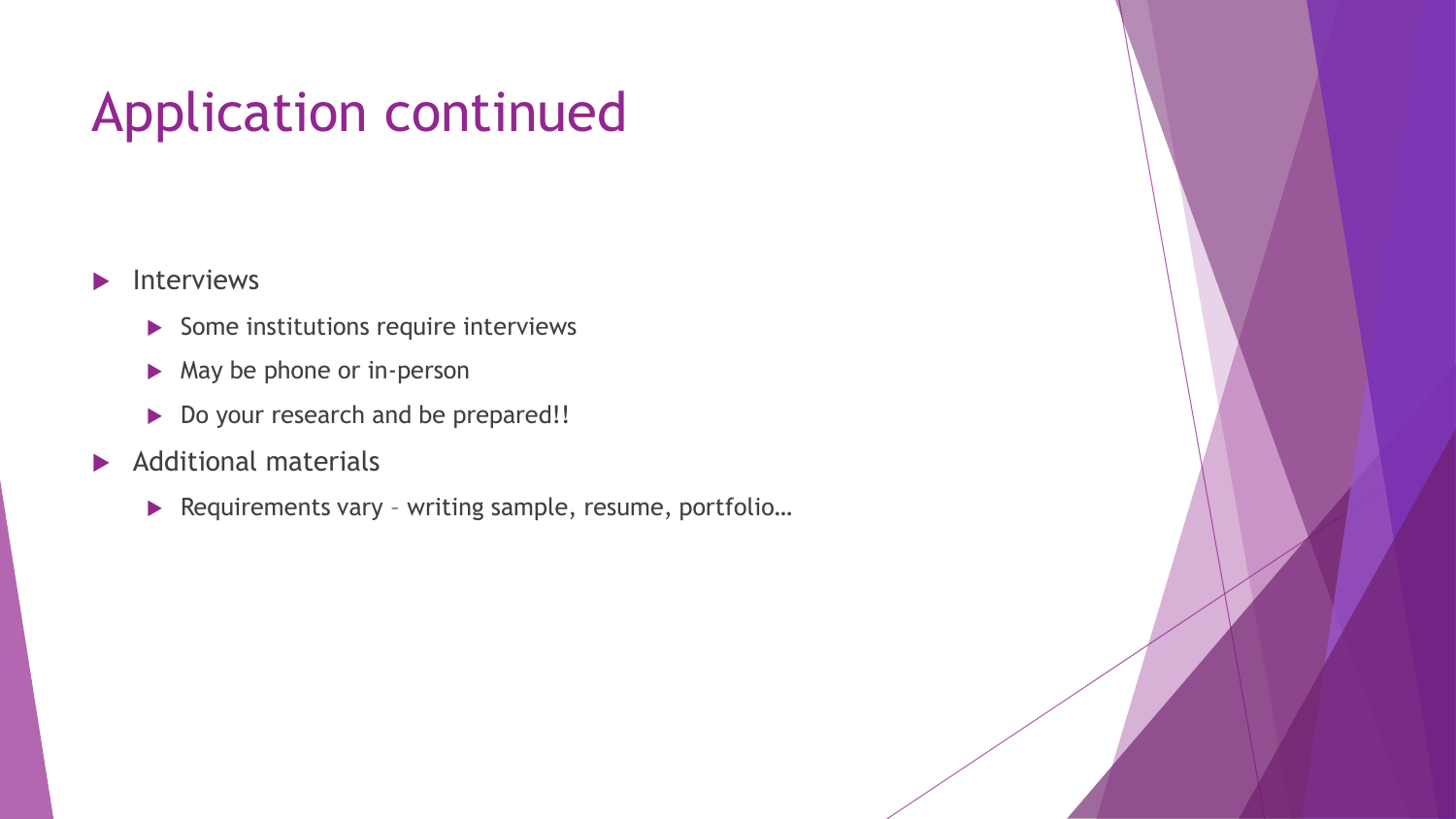# Application Final Thoughts

- Follow all directions
- Have your name on everything
- $\blacktriangleright$  Meet all deadlines
	- $\blacktriangleright$  Early is better than on the last day
- Ask questions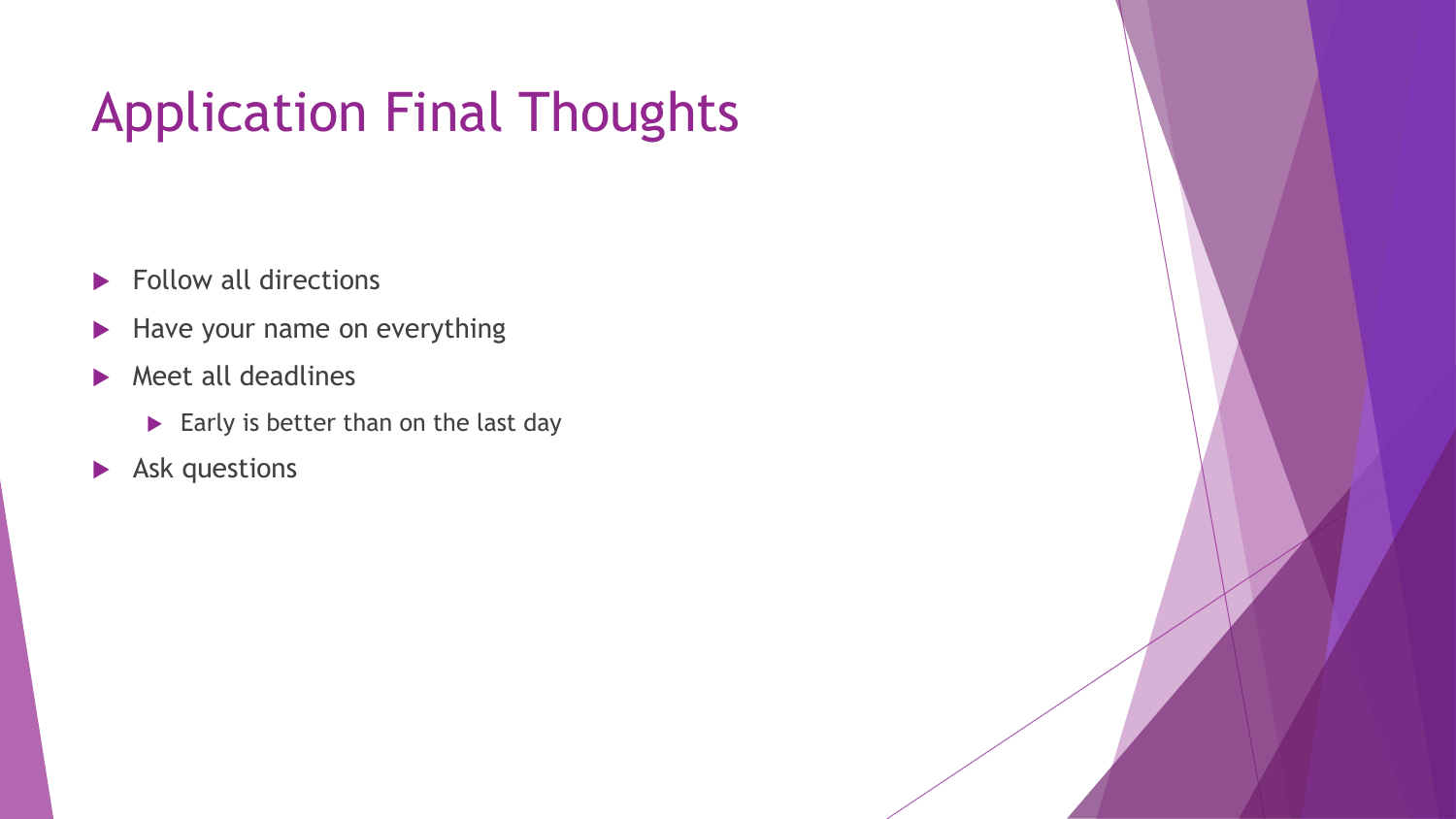### Financial Aid for Grad School

- $\blacktriangleright$  Aid is different from undergraduate programs
	- $\blacktriangleright$  Work study availability is limited
	- Federal grants only available for first undergraduate degree
	- **Financial aid for Master's degree is minimal**
- ▶ What funding is available?
	- **S** Graduate assistantships
	- **Limited work-study**
	- $\blacktriangleright$  Institutional scholarships
	- Federal loans Minimize as much as possible!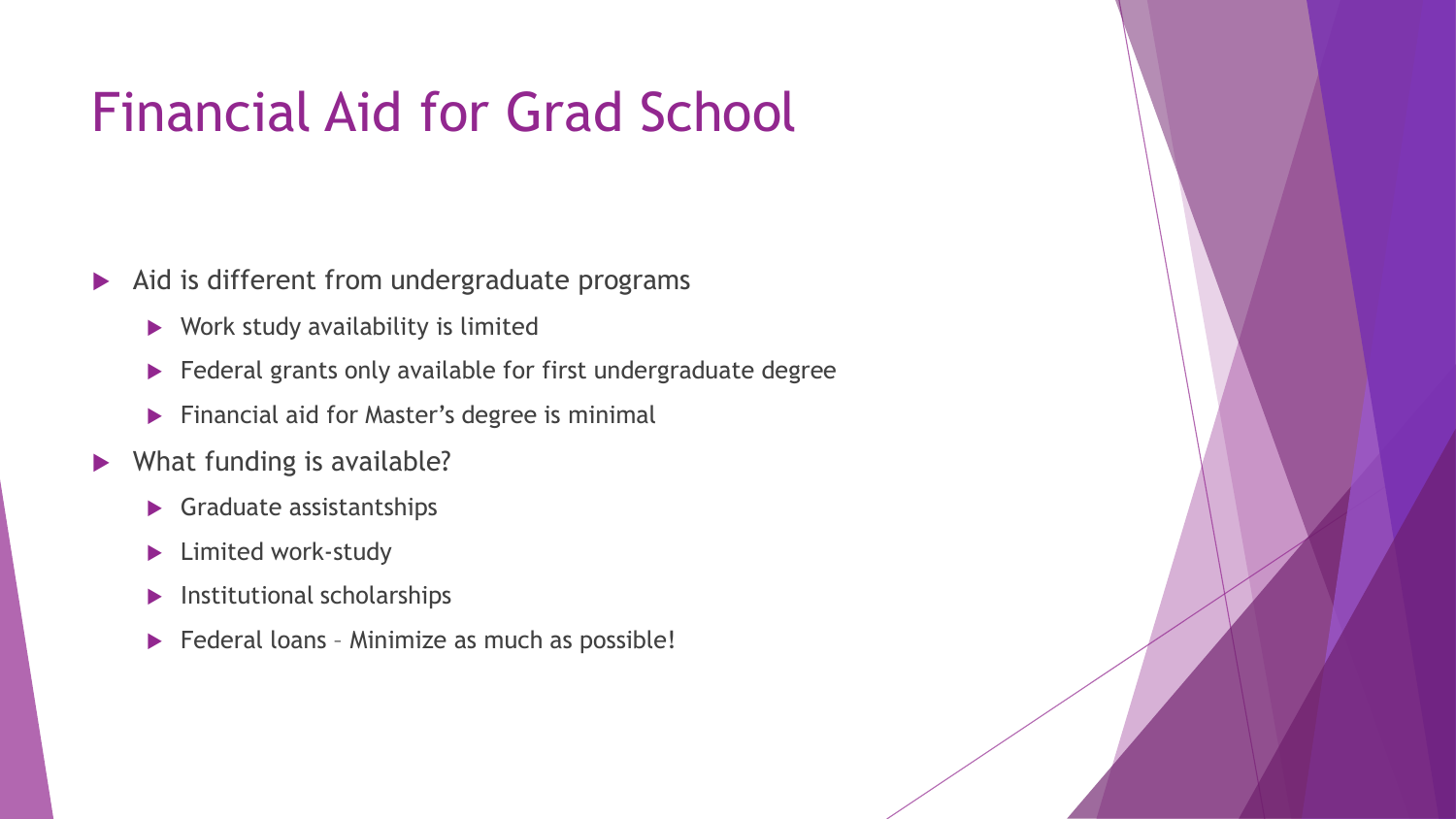# Applying for Aid

- You still need to complete the FAFSA
	- As a graduate student, you are considered independent no need to file with parents
	- $\blacktriangleright$  File EARLY!
		- Graduate student aid is awarded early
		- Sends a message to admissions that you are serious about attending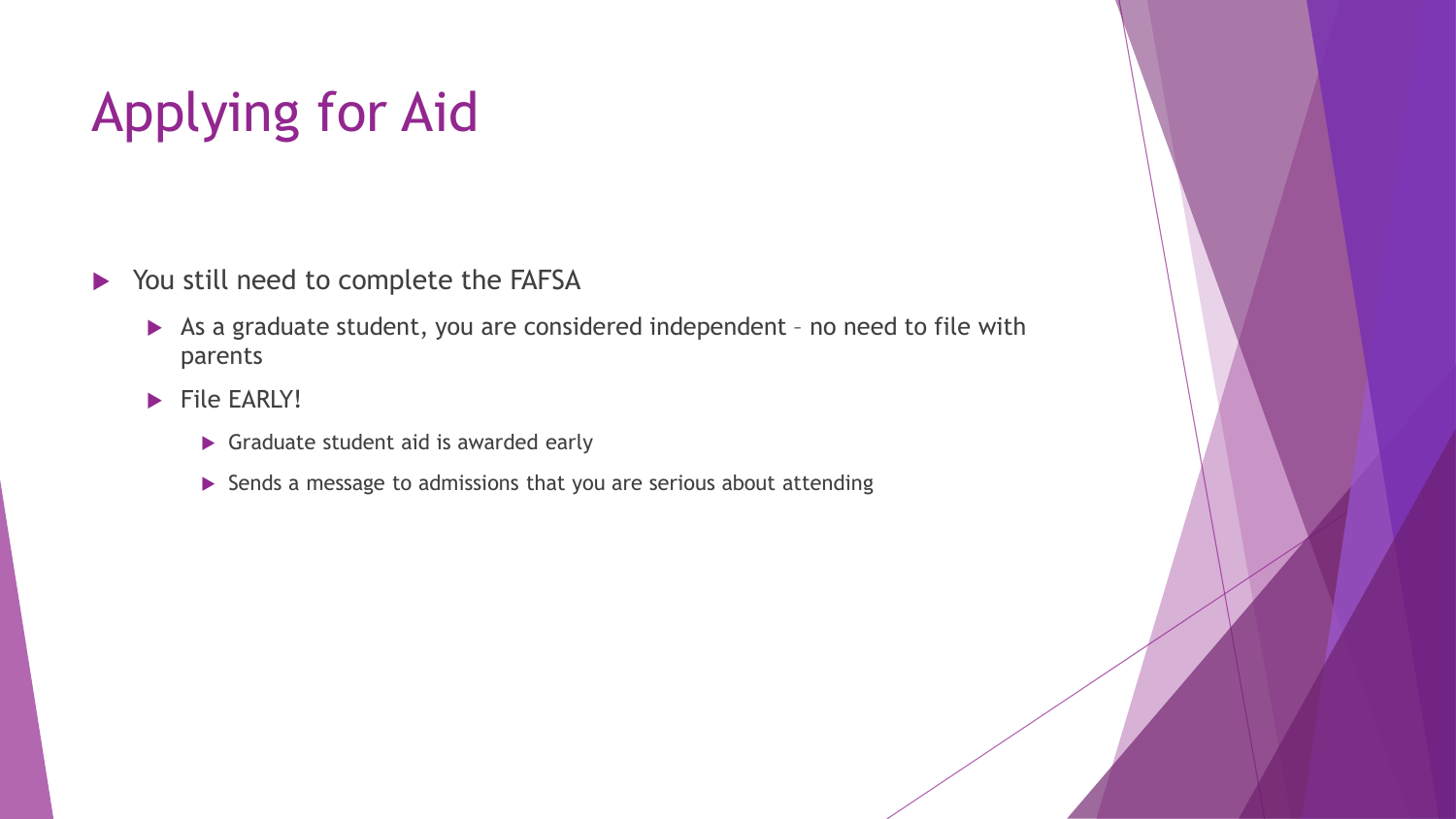### Graduate School Exams

- GRE
	- Measures verbal and quantitative reasoning, critical thinking and analytical writing skills
- **SMAT** 
	- $\triangleright$  Standard for applications to MBA programs
	- Measures quantitative and verbal skills, integrated reasoning and analytical writing
- **LSAT** 
	- $\triangleright$  Standard for applications to law school
	- Measures reading comprehension, analytical reasoning, logical reasoning, writing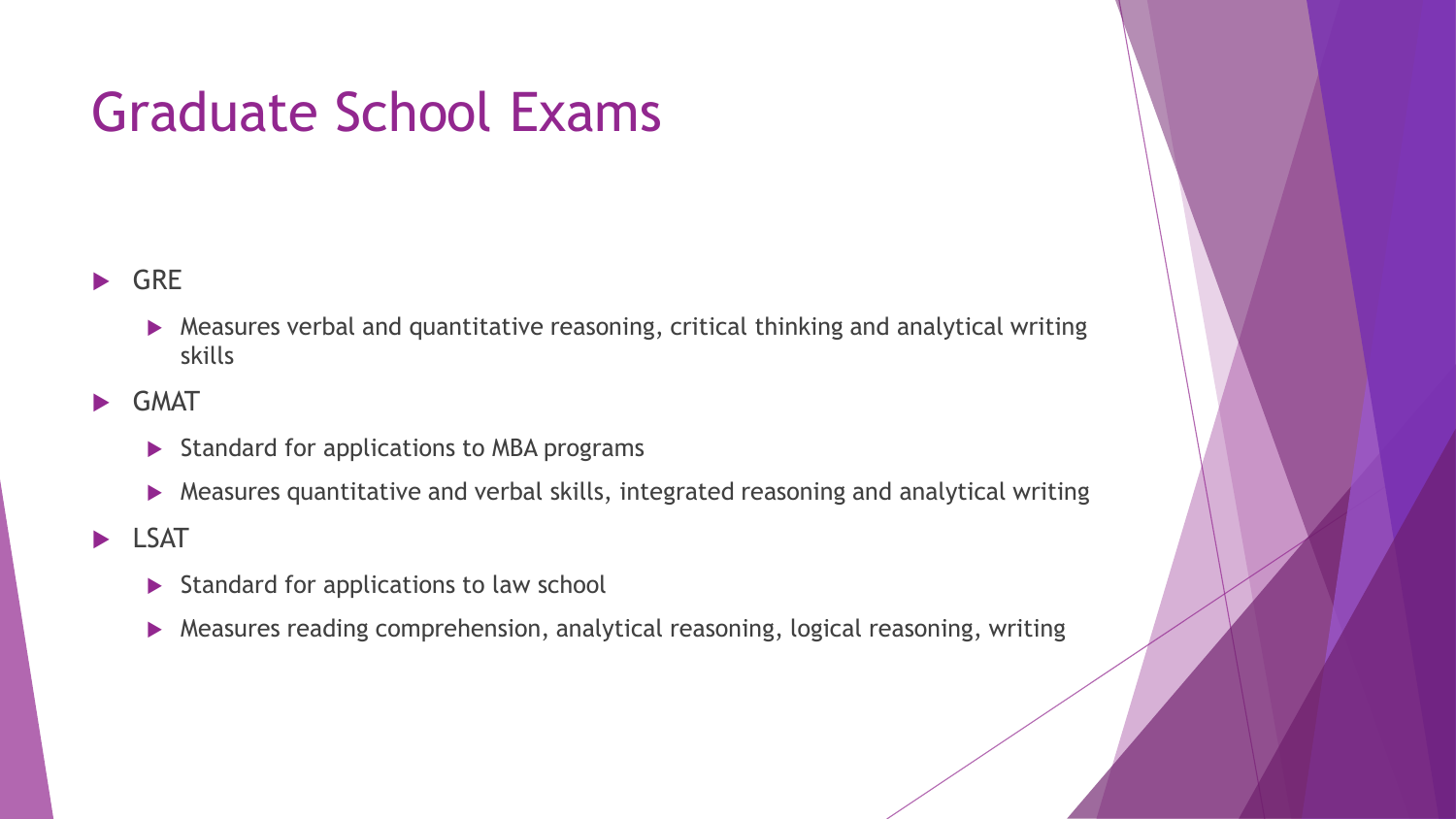## Graduate School Exams

**MCAT** 

- $\triangleright$  Standard for medical school applicants
- $\blacktriangleright$  Contains 4 sections
	- Biological and Biochemical Foundations of Living Systems
	- Chemical and Physical Foundations of Biological Systems
	- Psychological, Social and Biological Foundations of Behavior
	- **F** Critical Analysis and Reasoning Skills
- GRE-Subject Tests
	- $\blacktriangleright$  Required by some programs
		- **Biology**
		- $\blacktriangleright$  Chemistry
		- **Literature in English**
		- $\blacktriangleright$  Mathematics
		- $\blacktriangleright$  Physics
		- Psychology